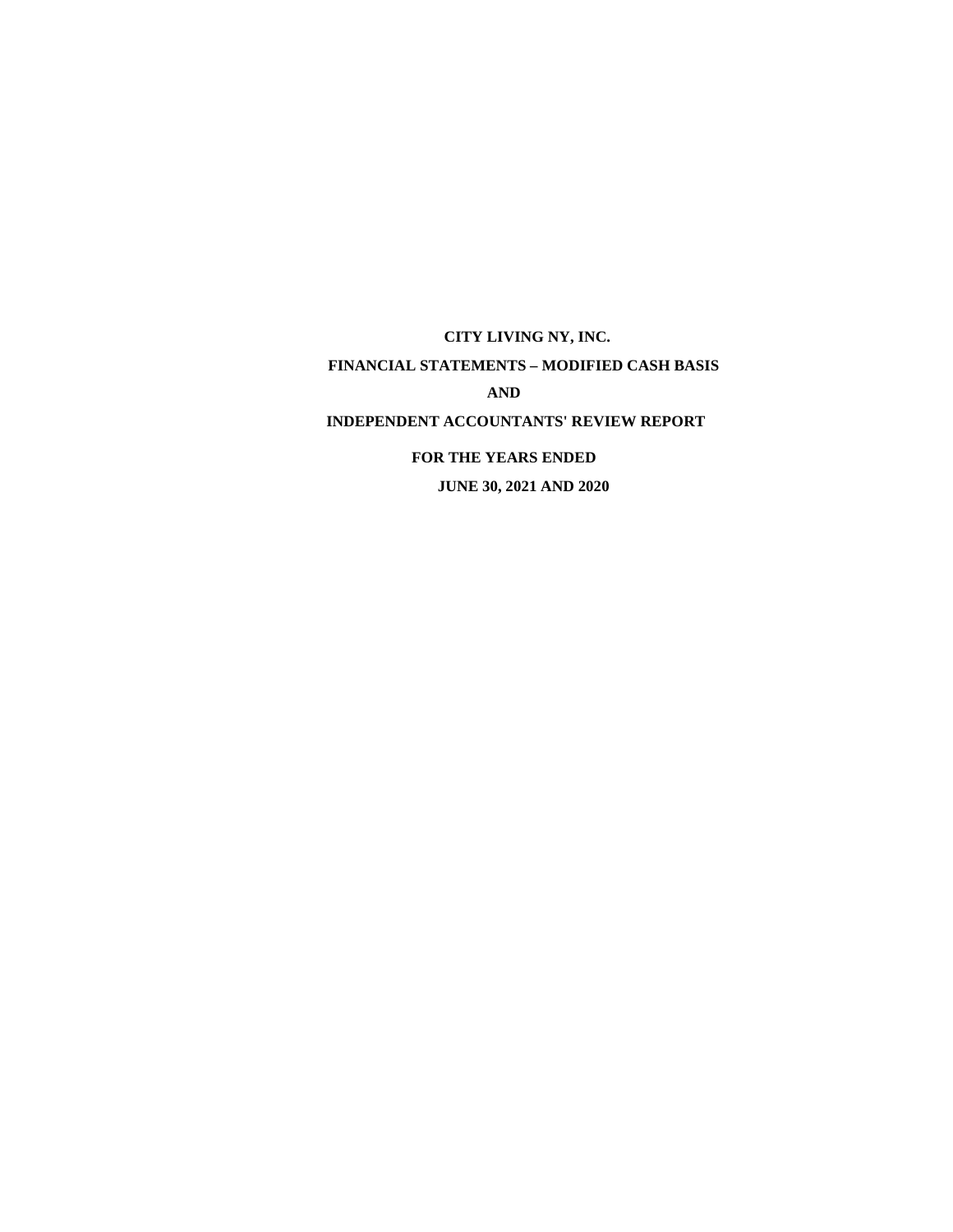# **TABLE OF CONTENTS**

|                                                                                         | Page(s)        |
|-----------------------------------------------------------------------------------------|----------------|
| Independent Accountants' Review Report                                                  | $1 - 2$        |
| Financial Statements – Modified Cash Basis                                              |                |
| Statements of Assets, Liabilities, and Net Assets – Modified Cash Basis                 | 3              |
| Statements of Revenues, Expenses, and Other Changes in Net Assets – Modified Cash Basis | $\overline{4}$ |
| Statements of Cash Flows – Modified Cash Basis                                          | 5              |
| Statement of Functional Expenses – Modified Cash Basis                                  | $6 - 7$        |
| Notes to Financial Statements – Modified Cash Basis                                     | $8 - 12$       |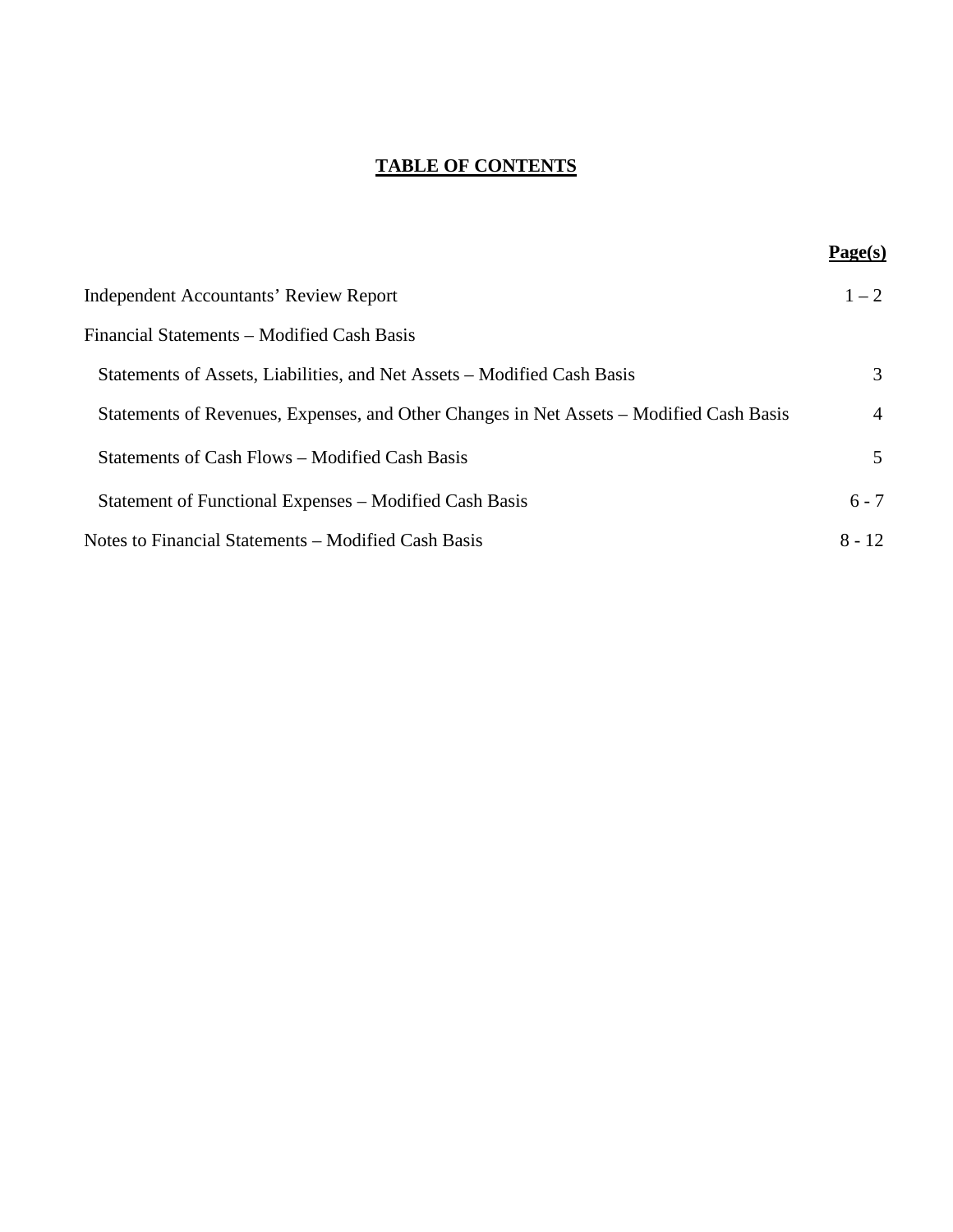

NEW YORK • 1001 Avenue of the Americas, 2<sup>nd</sup> Floor • New York, NY 10018 Tel 212.602.0195 NEW JERSEY • 155 Village Blvd, Suite 310 • Princeton, New Jersey 08540 Tel 908.964.8300 LOS ANGELES • 15233 Ventura Blvd, Suite 610 • Sherman Oaks, CA 91403 Tel 818.501.8580 BANGALORE • Villa 8, Purva Parkridge • Mahadevapura, Bangalore, 560048 India www.schulmanlobel.com

# **INDEPENDENT ACCOUNTANTS' REVIEW REPORT**

## *To the Board of Directors of City Living NY, Inc.*

We have reviewed the accompanying financial statements – modified cash basis of City Living NY, Inc. (a nonprofit organization) (the "Organization"), which comprise the statements of assets, liabilities, and net assets – modified cash basis as of June 30, 2021 and 2020 and the related statements of revenues, expenses, and other changes in net assets – modified cash basis, functional expenses – modified cash basis, and cash flows – modified cash basis for the years then ended, and the related notes to the financial statements – modified cash basis. A review includes primarily applying analytical procedures to management's financial data and making inquiries of management. A review is substantially less in scope than an audit, the objective of which is the expression of an opinion regarding the financial statements – modified cash basis as a whole. Accordingly, we do not express such an opinion.

## **Management's Responsibility for the Financial Statements – Modified Cash Basis**

Management is responsible for the preparation and fair presentation of these financial statements in accordance with the modified cash basis of accounting, this includes determining that the modified cash basis of accounting is an acceptable basis for the preparation of the financial statements in the circumstances. Management is also responsible for the design, implementation, and maintenance of internal control relevant to the preparation and fair presentation of financial statements – modified cash basis that are free from material misstatement whether due to fraud or error.

## **Accountants' Responsibility**

Our responsibility is to conduct the review engagements in accordance with Statements on Standards for Accounting and Review Services promulgated by the Accounting and Review Services Committee of the AICPA. Those standards require us to perform procedures to obtain limited assurance as a basis for reporting whether we are aware of any material modifications that should be made to the financial statements for them to be in accordance with the modified cash basis of accounting. We believe that the results of our procedures provide a reasonable basis for our conclusion.

#### **Accountants' Conclusion**

Based on our reviews, we are not aware of any material modifications that should be made to the accompanying financial statements in order for them to be in accordance with the modified cash basis of accounting.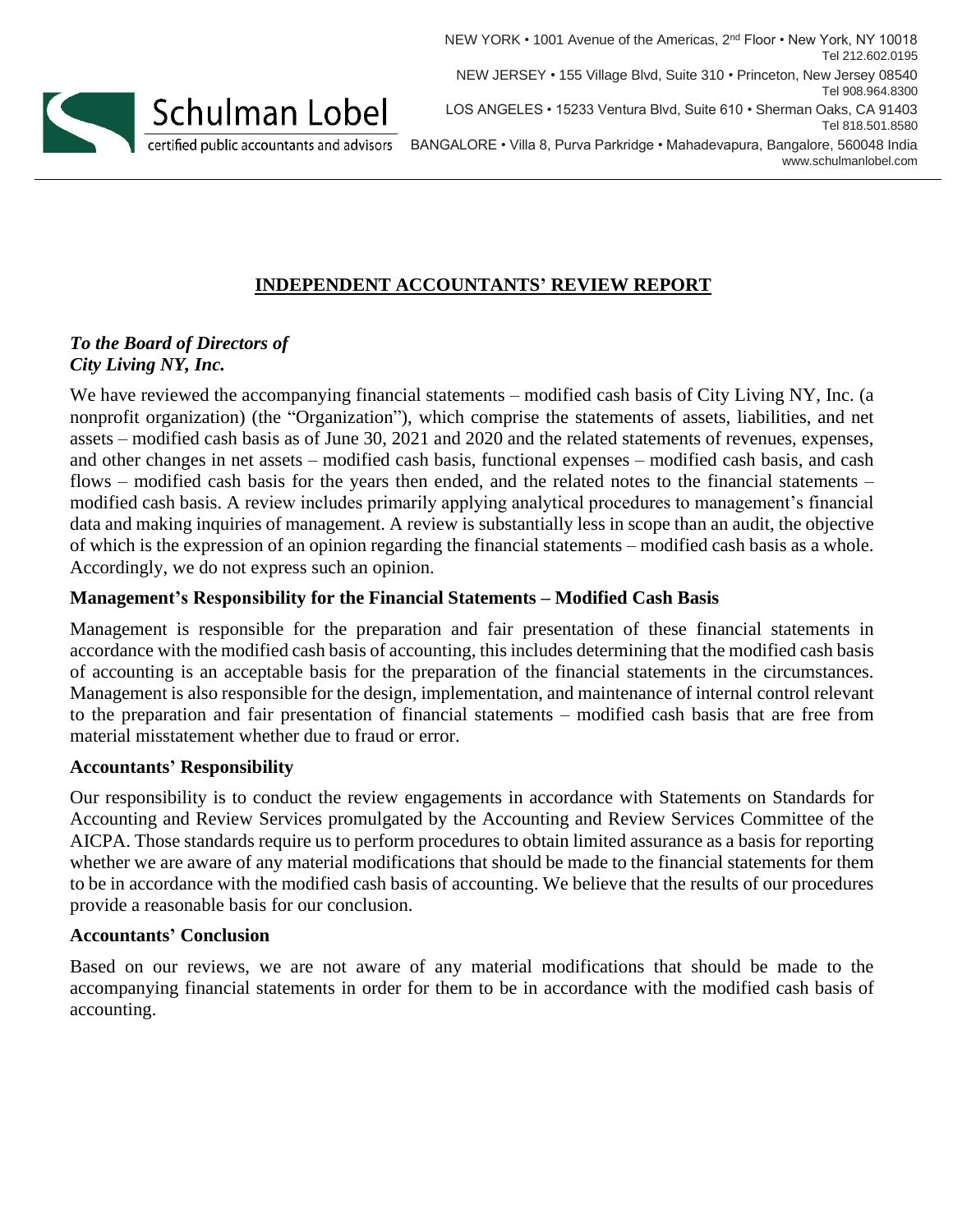### **Basis of Accounting**

We draw attention to Note 2 of the financial statements, which describes the basis of accounting. The financial statements are prepared in accordance with the modified cash basis of accounting, which is a basis of accounting other than accounting principles generally accepted in the United States of America. Our conclusion is not modified with respect to this matter.

*Schulman Lobel LLP*

Schulman Lobel LLP

New York, New York December 31, 2021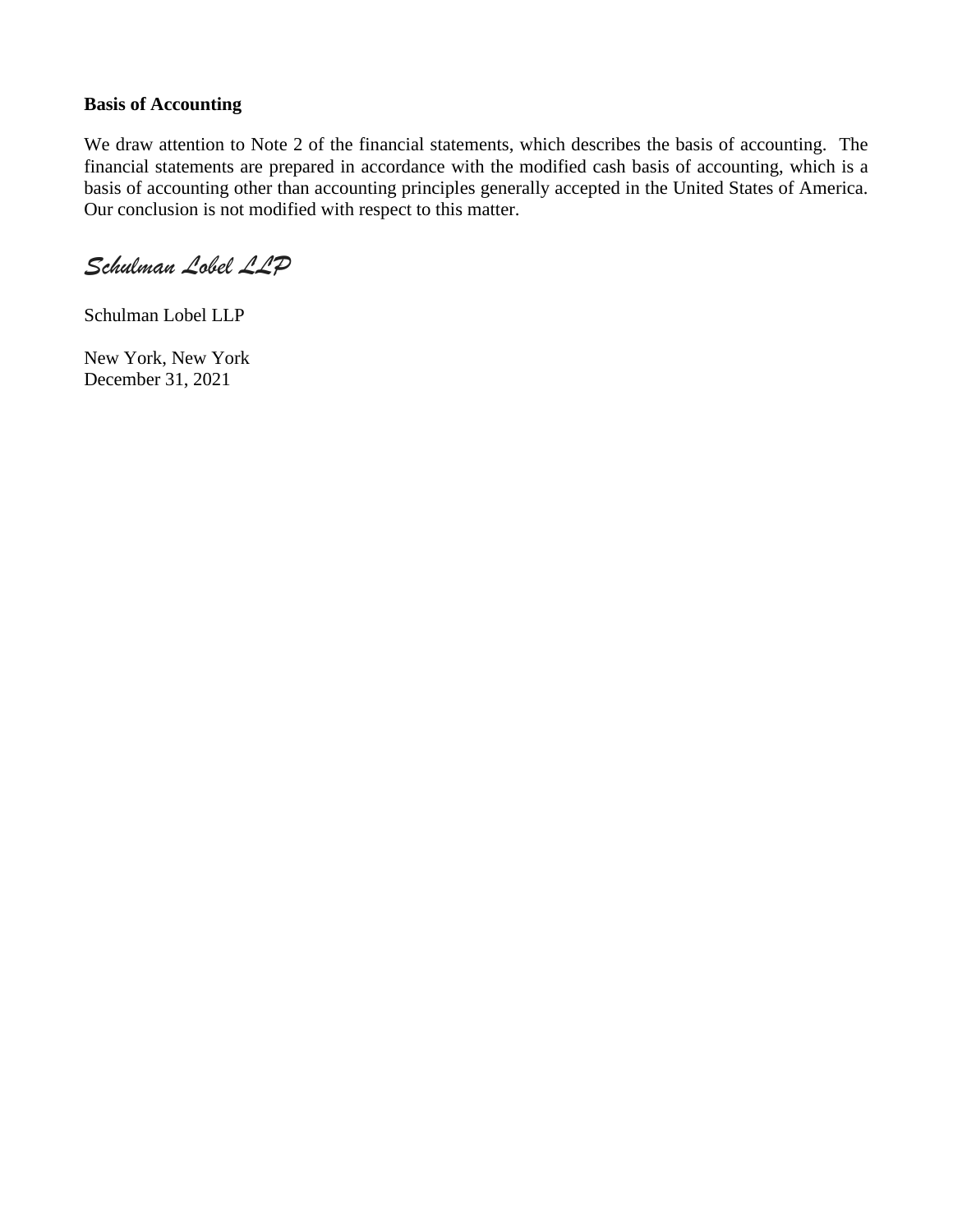### **CITY LIVING NY, INC. STATEMENTS OF ASSETS, LIABILITIES, AND NET ASSETS - MODIFIED CASH BASIS JUNE 30, 2021 AND 2020**

|                                         | 2021          | 2020          |  |
|-----------------------------------------|---------------|---------------|--|
| <b>Assets</b>                           |               |               |  |
| Cash                                    | \$<br>640,697 | \$<br>394,669 |  |
| Inventory                               | 6,504         | 5,236         |  |
| <b>Total assets</b>                     | 647,201<br>\$ | \$<br>399,905 |  |
| <b>Liabilities</b>                      |               |               |  |
| Credit cards payable                    | \$<br>5,843   | \$<br>9,015   |  |
| SBA - Paycheck Protection Program loan  | 47,810        | 30,800        |  |
| <b>Total liabilities</b>                | 53,653        | 39,815        |  |
| <b>Net assets</b>                       |               |               |  |
| Without donor restrictions              | 483,548       | 360,090       |  |
| With donor restrictions                 | 110,000       |               |  |
| <b>Total net assets</b>                 | 593,548       | 360,090       |  |
| <b>Total liabilities and net assets</b> | 647,201<br>\$ | 399,905<br>\$ |  |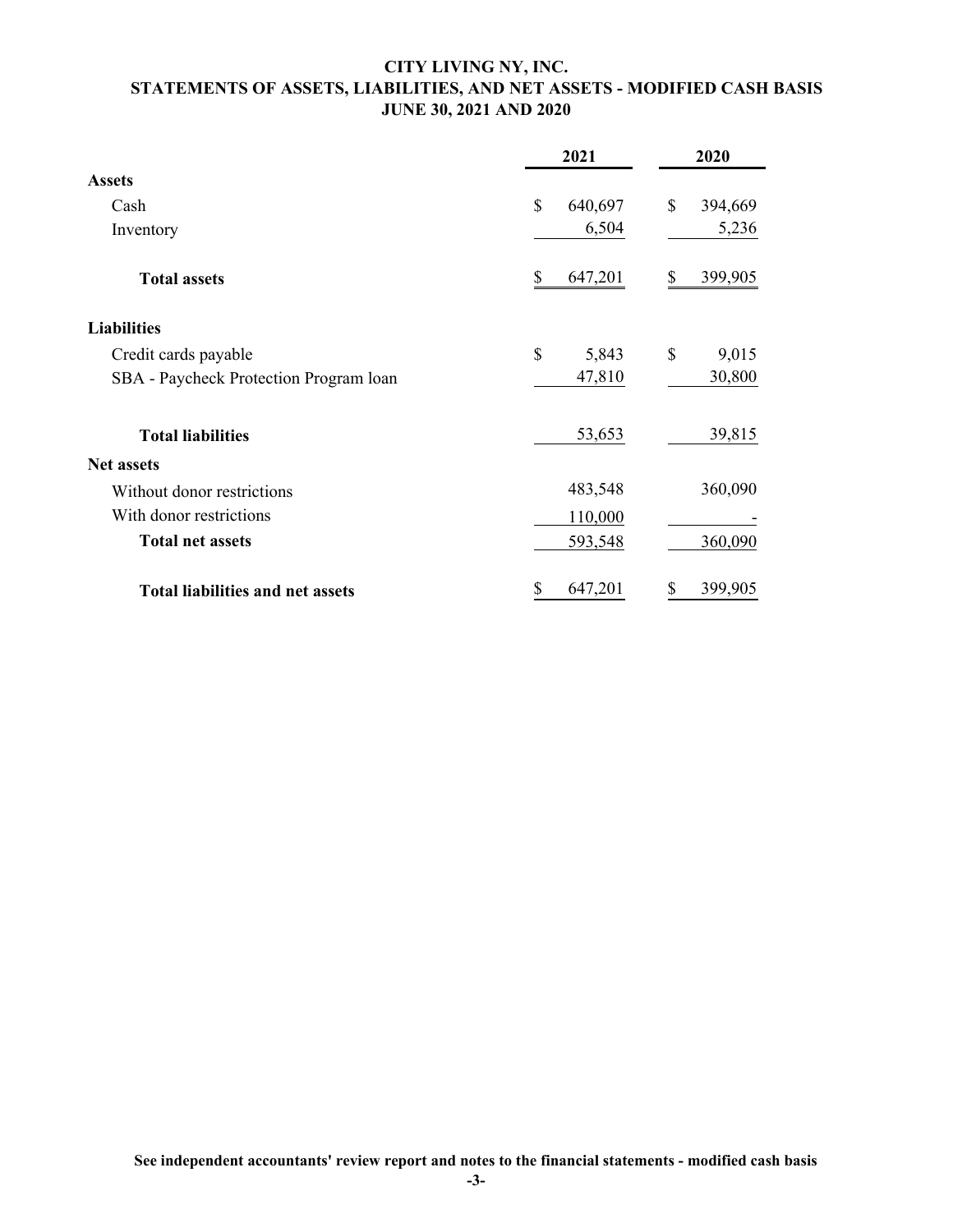#### **CITY LIVING NY, INC. STATEMENTS OF REVENUES, EXPENSES, AND OTHER CHANGES IN NET ASSETS - MODIFIED CASH BASIS FOR THE YEARS ENDED JUNE 30, 2021 AND 2020**

|                                                               |                                                | 2021                                     | 2020          |                                                |                                          |               |  |
|---------------------------------------------------------------|------------------------------------------------|------------------------------------------|---------------|------------------------------------------------|------------------------------------------|---------------|--|
|                                                               | Without<br><b>Donor</b><br><b>Restrictions</b> | <b>With Donor</b><br><b>Restrictions</b> | <b>Total</b>  | Without<br><b>Donor</b><br><b>Restrictions</b> | <b>With Donor</b><br><b>Restrictions</b> | <b>Total</b>  |  |
| <b>Public support and revenues</b>                            |                                                |                                          |               |                                                |                                          |               |  |
| Contributions                                                 | \$<br>505,081                                  | \$<br>110,000                            | \$<br>615,081 | \$<br>253,306                                  | $\mathbb{S}$                             | \$<br>253,306 |  |
| Grants                                                        | 124,104                                        |                                          | 124,104       | 89,160                                         |                                          | 89,160        |  |
| Donated goods and services                                    | 5,027                                          |                                          | 5,027         | 1,107                                          |                                          | 1,107         |  |
| <b>Total public support and revenues</b>                      | 634,212                                        | 110,000                                  | 744,212       | 343,573                                        |                                          | 343,573       |  |
| <b>Expenses</b>                                               |                                                |                                          |               |                                                |                                          |               |  |
| Program services                                              | 496,054                                        |                                          | 496,054       | 278,304                                        |                                          | 278,304       |  |
| <b>Supporting services</b>                                    |                                                |                                          |               |                                                |                                          |               |  |
| General and administrative                                    | 38,968                                         |                                          | 38,968        | 24,500                                         |                                          | 24,500        |  |
| Fundraising expenses                                          | 6,532                                          |                                          | 6,532         | 3,865                                          |                                          | 3,865         |  |
| <b>Total supporting services</b>                              | 45,500                                         |                                          | 45,500        | 28,365                                         |                                          | 28,365        |  |
| <b>Total expenses</b>                                         | 541,554                                        |                                          | 541,554       | 306,669                                        |                                          | 306,669       |  |
| Change in net assets before other income                      | 92,658                                         | 110,000                                  | 202,658       | 36,904                                         |                                          | 36,904        |  |
| Forgiveness of debt - SBA Paycheck<br>Protection Program loan | 30,800                                         |                                          | 30,800        |                                                |                                          |               |  |
| Change in net assets                                          | 123,458                                        | 110,000                                  | 233,458       | 36,904                                         |                                          | 36,904        |  |
| Net assets beginning of year                                  | 360,090                                        |                                          | 360,090       | 323,186                                        |                                          | 323,186       |  |
| Net assets end of year                                        | 483,548<br>\$                                  | 110,000<br>S.                            | 593,548<br>S. | 360,090<br>\$                                  | \$<br>$\overline{\phantom{a}}$           | 360,090<br>S  |  |

**See independent accountants' review report and notes to the financial statements - modified cash basis**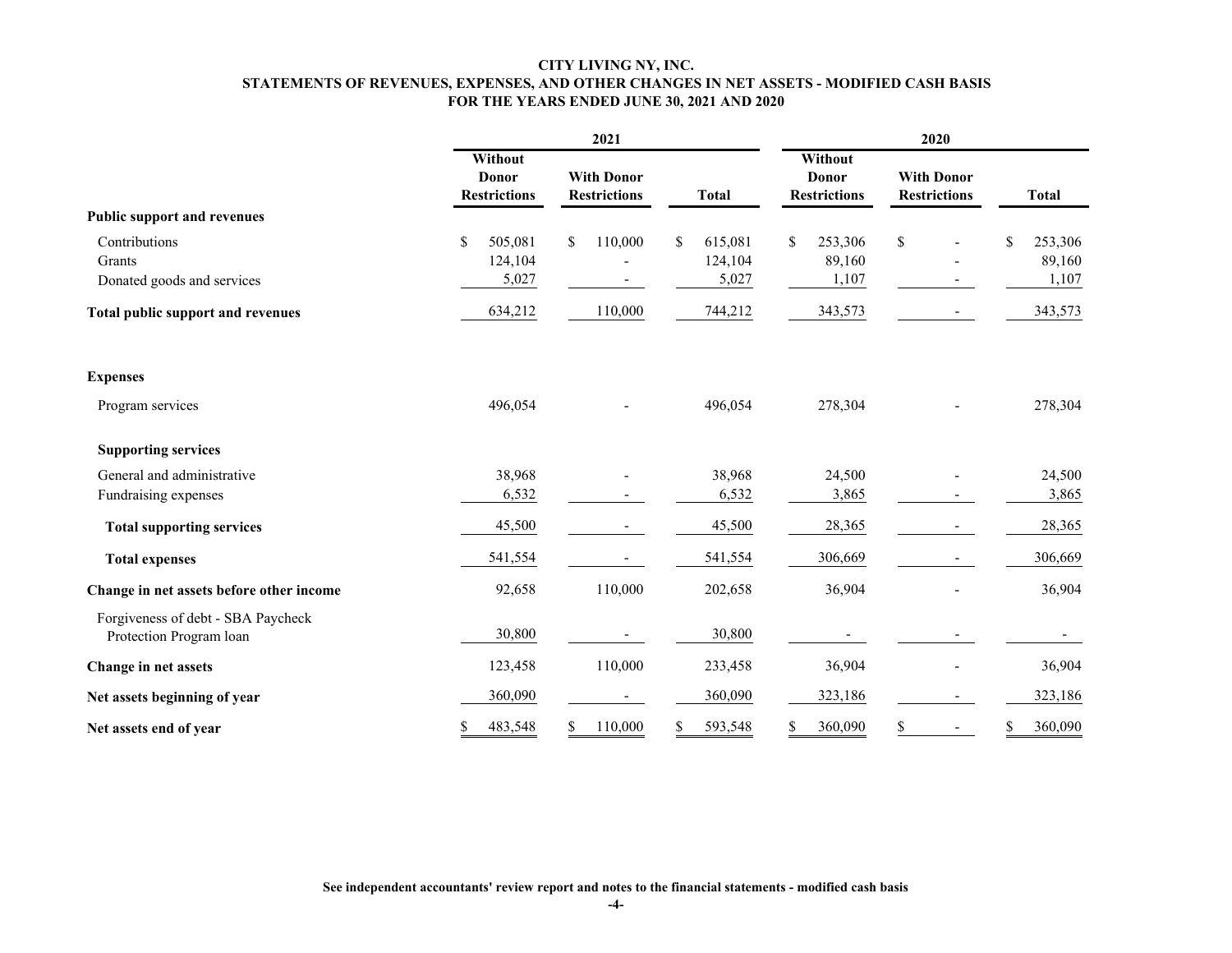## **CITY LIVING NY, INC. STATEMENTS OF CASH FLOWS - MODIFIED CASH BASIS FOR THE YEARS ENDED JUNE 30, 2021 AND 2020**

|                                                                                                                        | 2021      | 2020         |         |
|------------------------------------------------------------------------------------------------------------------------|-----------|--------------|---------|
| <b>Cash flows from operating activities</b>                                                                            |           |              |         |
| Change in net assets<br>Adjustments to reconcile change in net assets to net<br>cash provided by operating activities: | \$233,458 | $\mathbb{S}$ | 36,904  |
| Forgiveness of debt - SBA Paycheck Protection Program Loan                                                             | (30, 800) |              |         |
| (Increase) decrease in operating assets:<br>Inventory                                                                  | (1,268)   |              | 2,453   |
| (Decrease) increase in operating liabilities:<br>Credit cards payable                                                  | (3,172)   |              | 9,015   |
| <b>Total adjustments</b>                                                                                               | (35,240)  |              | 11,468  |
| Net cash provided by operating activities                                                                              | 198,218   |              | 48,372  |
| Cash flows provided by financing activities                                                                            |           |              |         |
| Proceeds from SBA - Paycheck Protection Program loan                                                                   | 47,810    |              | 30,800  |
| Net increase in cash                                                                                                   | 246,028   |              | 79,172  |
| Cash - beginning of year                                                                                               | 394,669   |              | 315,497 |
| Cash - end of year                                                                                                     | 640,697   |              | 394,669 |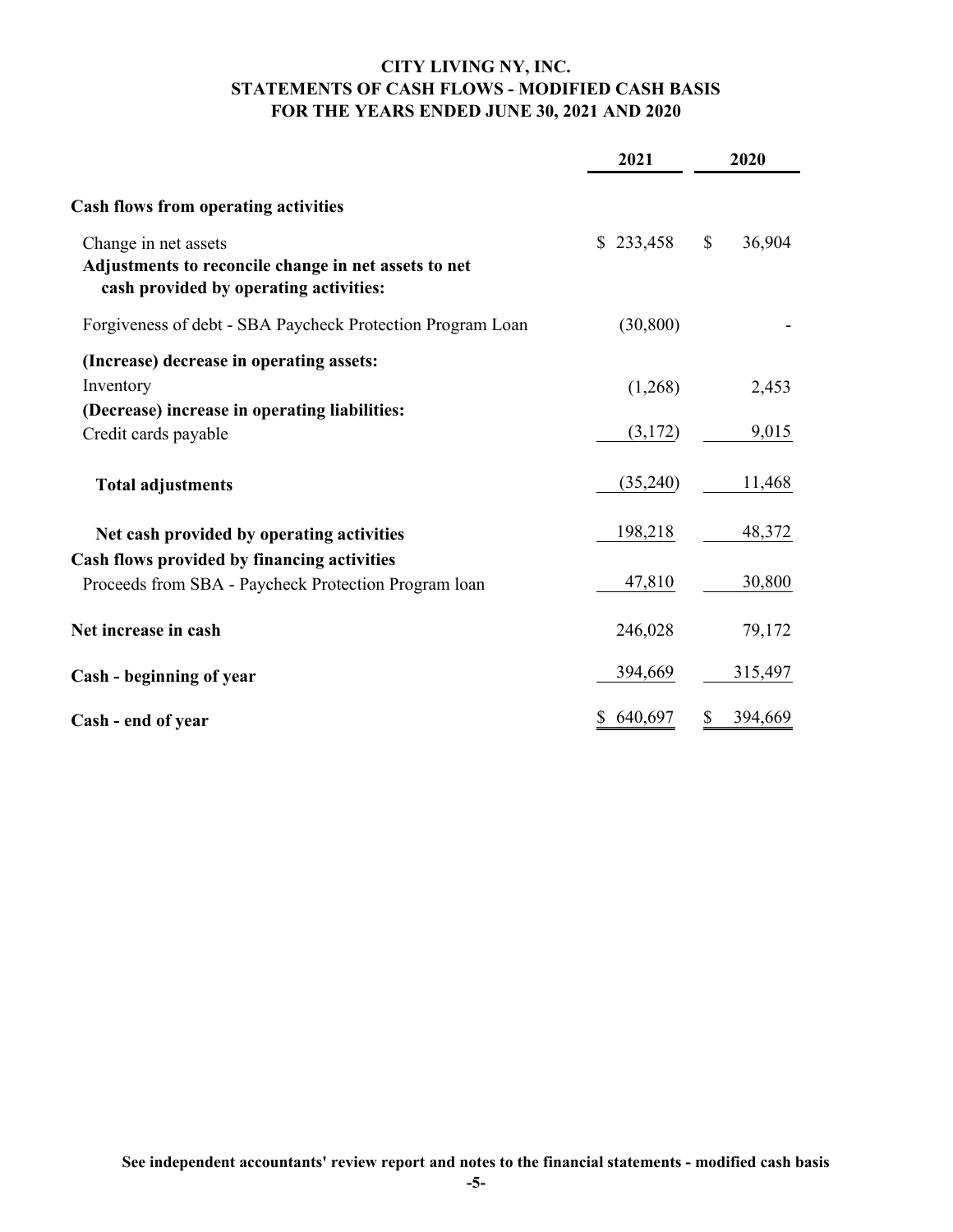#### **CITY LIVING NY, INC. STATEMENT OF FUNCTIONAL EXPENSES - MODIFIED CASH BASIS FOR THE YEAR ENDED JUNE 30, 2021**

|                                   |                            | <b>Supporting Services</b>           |        |             |       |                                                      |        |                                 |         |
|-----------------------------------|----------------------------|--------------------------------------|--------|-------------|-------|------------------------------------------------------|--------|---------------------------------|---------|
|                                   | Program<br><b>Services</b> | <b>General</b> and<br>Administrative |        | Fundraising |       | <b>Total</b><br><b>Supporting</b><br><b>Services</b> |        | <b>Total</b><br><b>Expenses</b> |         |
| Salaries and wages                | \$255,333                  | \$                                   | 22,696 | \$          | 5,674 | \$                                                   | 28,370 | \$                              | 283,703 |
| Payroll taxes                     | 29,801                     |                                      | 2,649  |             | 662   |                                                      | 3,311  |                                 | 33,112  |
| Rent                              | 8,360                      |                                      | 440    |             |       |                                                      | 440    |                                 | 8,800   |
| Professional fees                 |                            |                                      | 11,919 |             |       |                                                      | 11,919 |                                 | 11,919  |
| Grants to individuals             | 71,165                     |                                      |        |             |       |                                                      |        |                                 | 71,165  |
| Youth program                     | 116,880                    |                                      |        |             |       |                                                      |        |                                 | 116,880 |
| Payroll processing and other fees | 1,468                      |                                      | 131    |             | 33    |                                                      | 164    |                                 | 1,632   |
| Insurance                         | 5,715                      |                                      | 301    |             |       |                                                      | 301    |                                 | 6,016   |
| Office                            | 7,332                      |                                      | 652    |             | 163   |                                                      | 815    |                                 | 8,147   |
| Staff training                    |                            |                                      | 180    |             |       |                                                      | 180    |                                 | 180     |
|                                   | 496,054                    | S                                    | 38,968 |             | 6,532 | \$                                                   | 45,500 |                                 | 541,554 |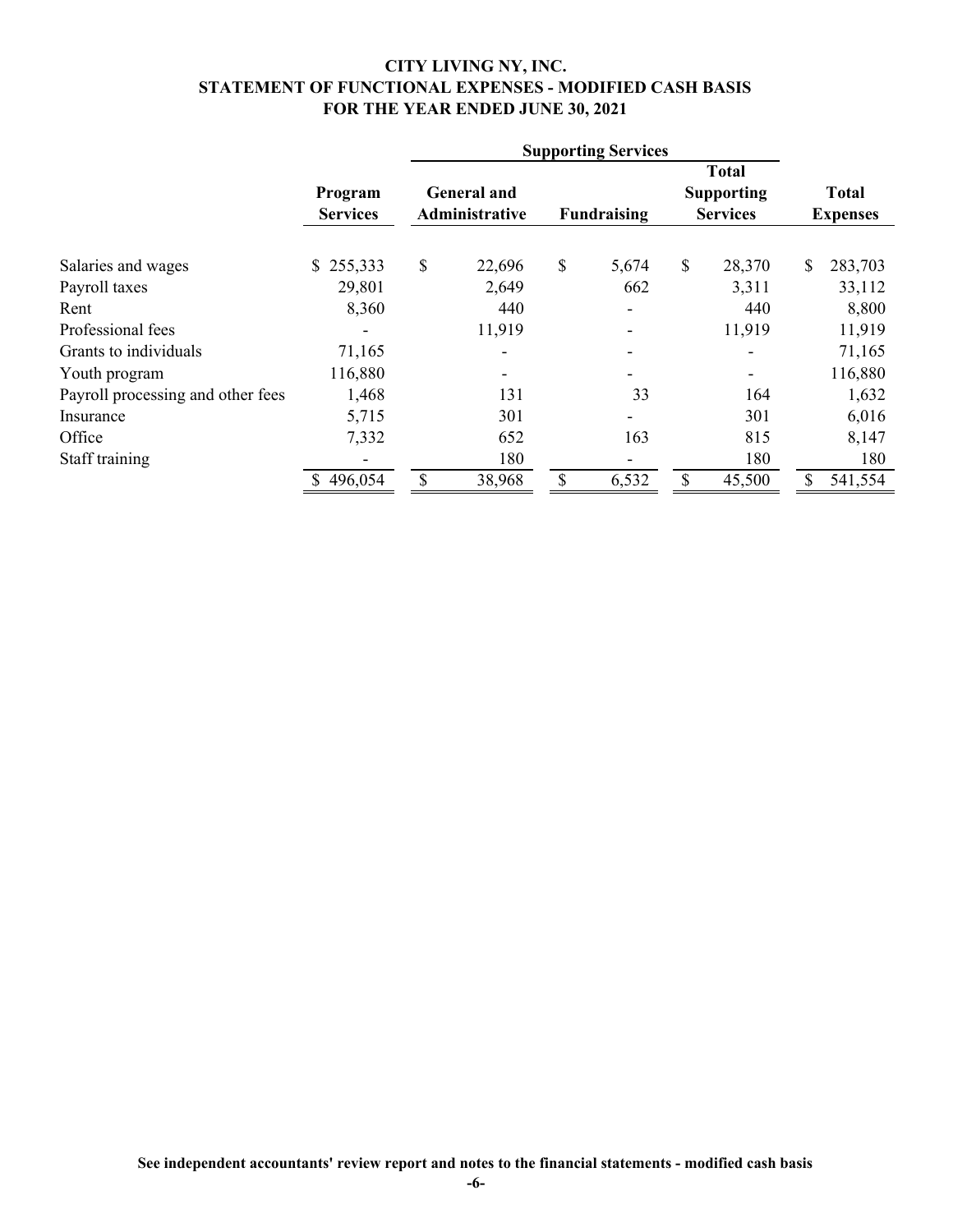## **CITY LIVING NY, INC. STATEMENT OF FUNCTIONAL EXPENSES - MODIFIED CASH BASIS FOR THE YEAR ENDED JUNE 30, 2020**

|                                   |                            |         | <b>Supporting Services</b>           |        |             |                              |                                                      |        |                                 |
|-----------------------------------|----------------------------|---------|--------------------------------------|--------|-------------|------------------------------|------------------------------------------------------|--------|---------------------------------|
|                                   | Program<br><b>Services</b> |         | <b>General</b> and<br>Administrative |        | Fundraising |                              | <b>Total</b><br><b>Supporting</b><br><b>Services</b> |        | <b>Total</b><br><b>Expenses</b> |
| Salaries and wages                | \$                         | 148,412 | \$                                   | 13,192 | \$          | 3,298                        | \$                                                   | 16,490 | \$164,902                       |
| Payroll taxes                     |                            | 14,756  |                                      | 1,312  |             | 328                          |                                                      | 1,640  | 16,396                          |
| Rent                              |                            | 39,602  |                                      | 2,084  |             | $\qquad \qquad \blacksquare$ |                                                      | 2,084  | 41,686                          |
| Professional fees                 |                            | -       |                                      | 5,369  |             | -                            |                                                      | 5,369  | 5,369                           |
| Grants to individuals             |                            | 46,333  |                                      |        |             | -                            |                                                      | -      | 46,333                          |
| Youth program                     |                            | 16,675  |                                      |        |             |                              |                                                      |        | 16,675                          |
| Payroll processing and other fees |                            | 2,075   |                                      | 184    |             | 46                           |                                                      | 230    | 2,305                           |
| Insurance                         |                            | 1,782   |                                      | 94     |             |                              |                                                      | 94     | 1,876                           |
| Office                            |                            | 8,669   |                                      | 770    |             | 193                          |                                                      | 963    | 9,632                           |
| Staff training                    |                            |         |                                      | 1,495  |             |                              |                                                      | 1,495  | 1,495                           |
|                                   |                            | 278,304 | \$                                   | 24,500 | \$          | 3,865                        | \$                                                   | 28,365 | \$306,669                       |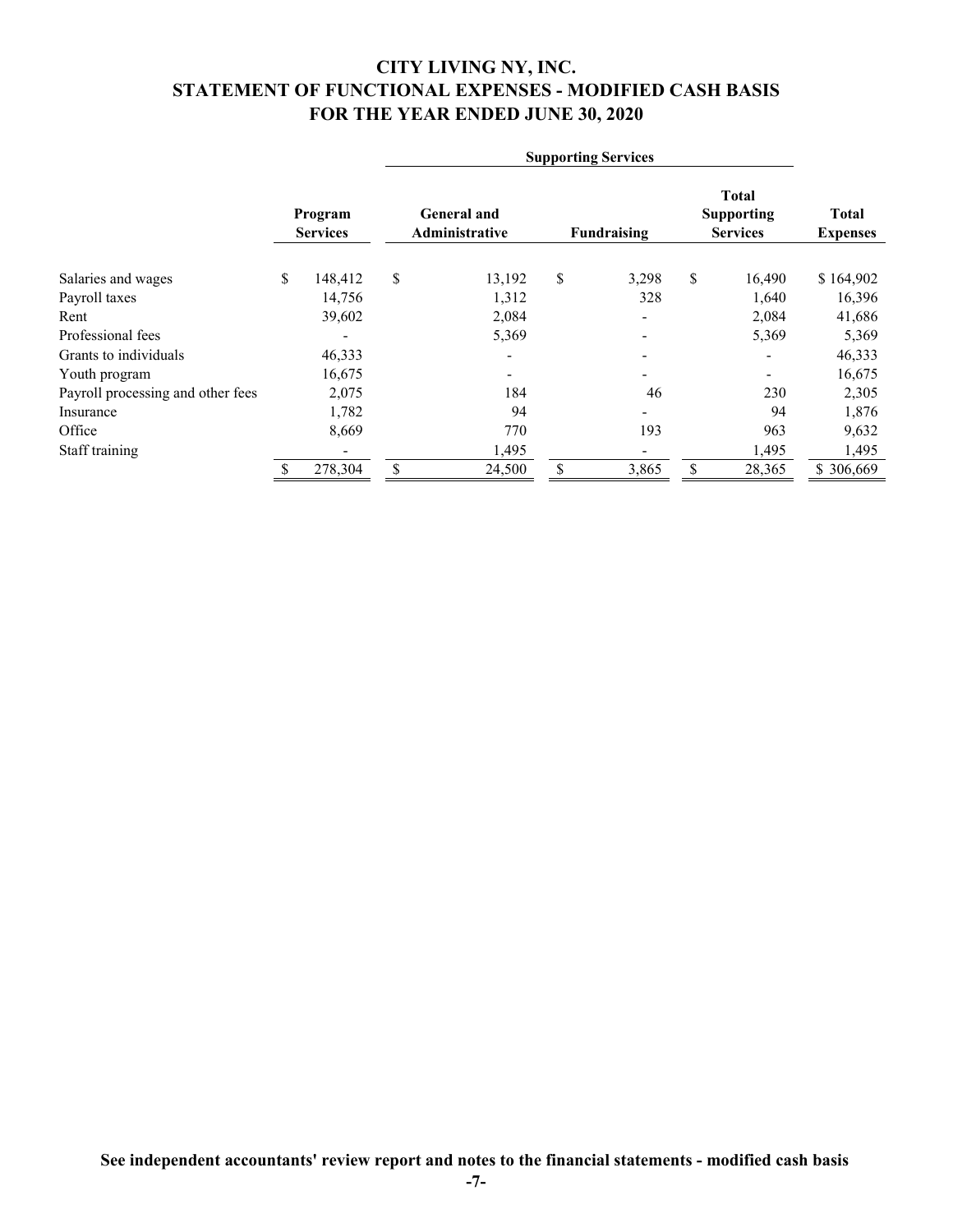### **NOTE 1 NATURE OF ACTIVITIES**

City Living NY, Inc. was incorporated on September 17, 2015 in the State of New York. City Living NY, Inc. (the "Organization") is an exempt organization as described in Section 501(c)(3) of the Internal Revenue Code.

The Organization was established to empower youth aging out of foster care to successfully transition into adulthood by providing concrete resources, tools, and support services. The Organization provides support by working with young adults to further their educational and career goals and strengthen independent living skills, assisting and monitoring youth to ensure housing stability, and making referrals to community health and social service providers.

## **NOTE 2 SUMMARY OF SIGNIFICANT ACCOUNTING POLICIES**

#### **Basis of accounting**

The financial statements of the Organization have been prepared on the modified cash basis of accounting, which is a comprehensive basis of accounting other than accounting principles generally accepted in the United States of America ("U.S. GAAP"). This basis of presentation differs from U.S. GAAP in that revenue is recorded when received rather than when earned and expenses are recorded when payments are made (or charged on credit card) rather than when the obligations are incurred. Consequently, revenue and expenses are recognized in the determination of the change in net assets in different reporting periods than if the financial statements were prepared in conformity with U.S. GAAP. The cash basis of accounting has been modified for the capitalization of inventory rather than being recorded as an expense upon being purchased, recording of donated goods and services in revenue and expenses, recording charges on credit cards and recording SBA – Paycheck Protection Program loan. The accompanying financial statements are not intended to present the financial position and results of operations in conformity with U.S. GAAP.

#### **Financial statement presentation**

The classification of an organization's net assets and its revenues and expenses is based on the existence or absence of donor-imposed restrictions. The amounts are required to be classified as one of two classes of net assets: net assets with donor restrictions and net assets without donor restrictions. Net assets are required to be displayed in a statement of assets, liabilities and net assets. The amounts of change in each of the classes of net assets are required to be displayed in a statement of revenues, expenses, and other changes in net assets.

The two classes are defined as follows:

Net assets with donor restrictions – Net assets resulting from contributions and other inflows of assets which are used by the Organization is limited by donor-imposed stipulations that either expire by passage of time or can be fulfilled or removed by actions of the Board of Directors pursuant to those stipulations, including contributions to be used for specific purposes or as specified by the donor. When stipulations are fulfilled, such net assets are reclassified to net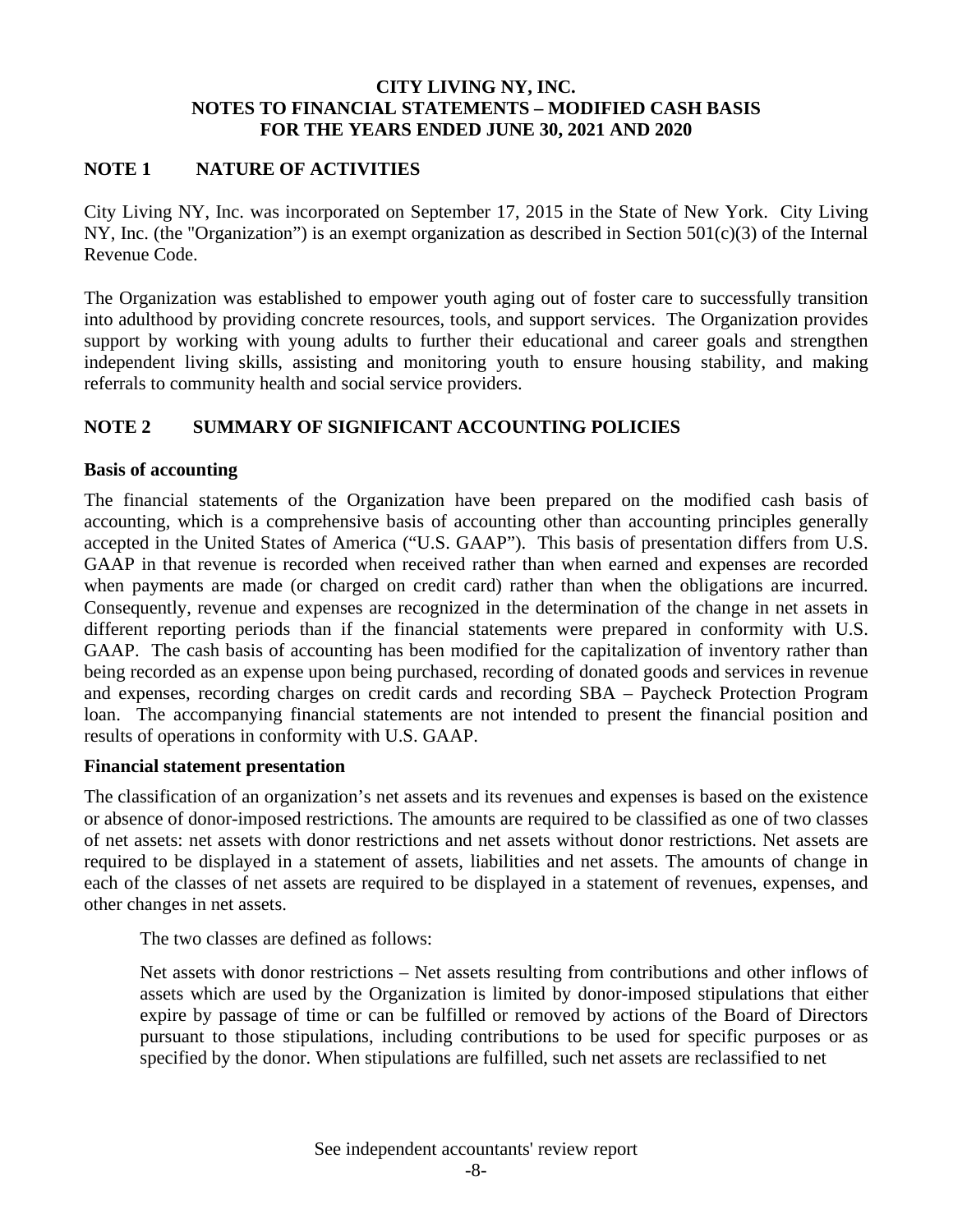### **NOTE 2 SUMMARY OF SIGNIFICANT ACCOUNTING POLICIES (continued)**

assets without donor restrictions and reported in the statement of revenues, expenses and other changes in net assets as releases from restrictions.

Net assets without donor restrictions – The part of net assets that is available for use in general operations and not subject to donor restrictions or stipulations.

The Organization records donor restricted contributions as public support and revenue without donor restrictions when such restrictions are met in the same reporting period as the funds are received provided that the Organization has a similar policy for reporting gains/(losses) and other income, reports consistently from period to period and discloses its accounting policy.

#### **Cash and cash equivalents**

For purposes of the statements of cash flows – modified cash basis, the Organization considers all highly liquid instruments acquired with a maturity of three months or less to be cash equivalents.

#### **Inventory**

Inventory is stated at cost as determined by the first-in first-out method (FIFO).

#### **Contributed services**

Many individuals volunteer their time and perform a variety of tasks to assist the Organization with its related programs. Donated services are recognized when the services (a) create or enhance nonfinancial assets or (b) require specialized skills, are performed by people with those skills, and would otherwise be purchased by the Organization. Certain volunteer services are not recognized, as contributions in the financial statements – modified cash basis since the recognition requirements were not met. Therefore, the Organization does not recognize for accounting purposes the financial value provided by volunteers, who perform their services without compensation.

#### **Contributions**

Contributions received are recorded as net assets without donor restrictions or net assets with donor restrictions depending on the existence or nature of any donor restrictions. When a donor restriction expires, that is, when the stipulated time or purpose restriction is accomplished, net assets with donor restrictions are reclassified to net assets without donor restrictions and reported in the statement of revenues, expenses and other changes in net assets – modified cash basis as net assets released from restrictions.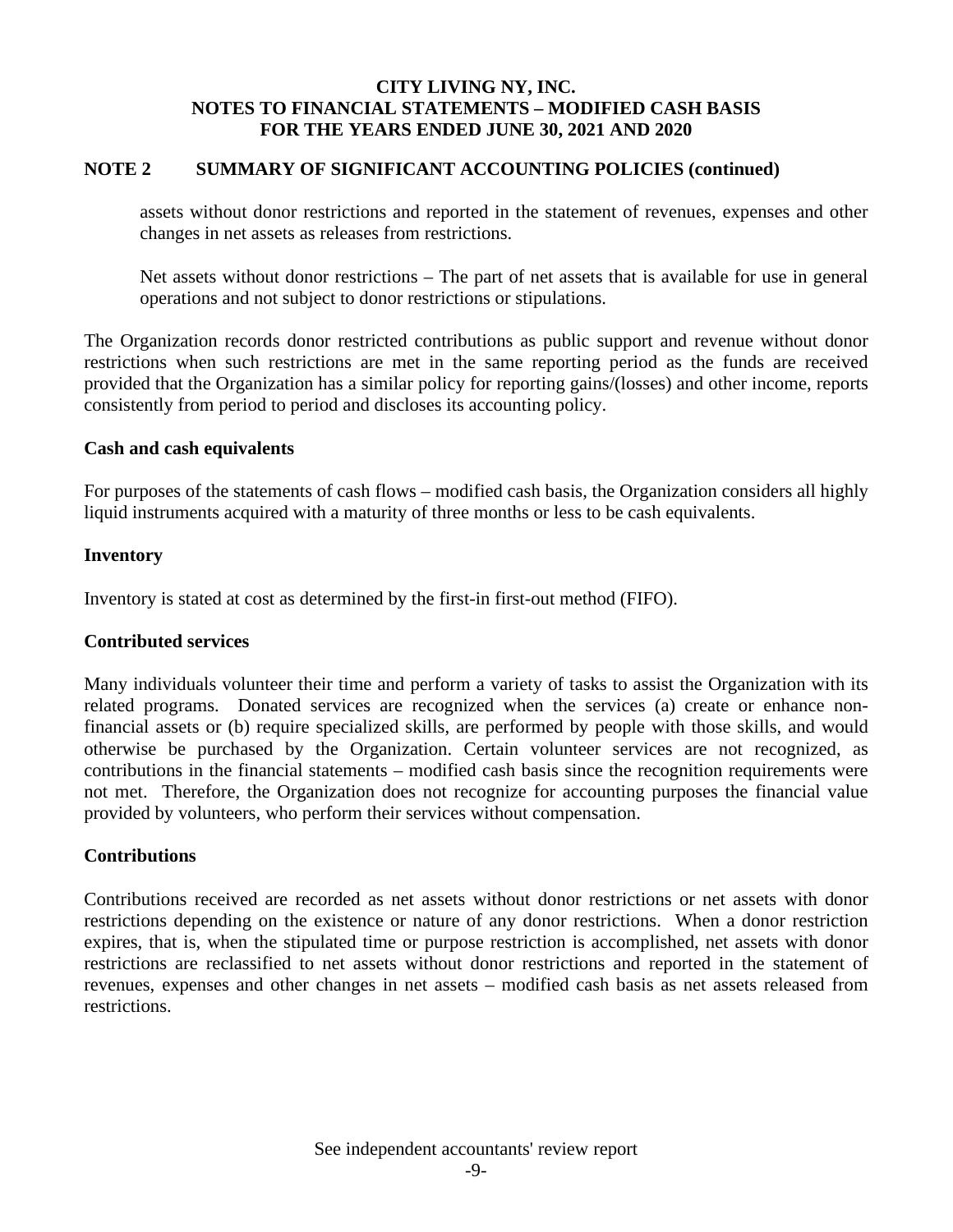## **NOTE 2 SUMMARY OF SIGNIFICANT ACCOUNTING POLICIES (continued)**

### **Functional allocation of expenses**

Expenses are classified to the program or supporting services category for which they were incurred and are summarized on a functional basis in the Statement of Functional Expenses – Modified Cash Basis. Accordingly, certain costs have been allocated between program and supporting services in reasonable ratios determined by management.

Program Services – includes the functions related to establishing, developing and promoting all aspects of the Organization's mission.

General and Administrative – involves the direction of the overall affairs of the Organization which includes accounting, personnel, administration and related areas.

Fundraising - involves the development of funding sources to aid the Organization in the raising of funds for its programs.

The modified cash basis financial statements may report certain categories of expenses that are attributed to more than one program or supporting function. Therefore, expenses require allocation on a reasonable basis that is consistently applied. The expenses which are allocated on the basis of time and effort include salaries and wages, payroll taxes, payroll processing and other fees, and office expenses, and based on utilization of space is rent and insurance.

#### **Income taxes**

The Organization is a not-for-profit organization that is exempt from income taxes under Section  $501(c)(3)$  of the Internal Revenue Code and classified by the Internal Revenue Service as other than a private foundation.

The Organization may be subject to excise taxes if it engages in certain activities not directly related to the Organization's tax-exempt purpose. For the years ended June 30, 2021 and 2020, the Organization has not engaged in any activities that may be subject to an excise tax and has no plan to do such.

The Organization records a liability for uncertain tax positions when it is probable that a loss has been incurred and the amount can be reasonably estimated. The Organization continually evaluates expiring statutes of limitations, audits, proposed settlements, changes in tax law and new authoritative rulings. The federal and state tax returns for the years ended June 30, 2018, 2019 and 2020 are subject to examination by the taxing agencies.

As of June 30, 2021 and 2020, management has determined that there are no significant uncertain tax positions requiring recognition in the Organization's modified cash basis financial statements.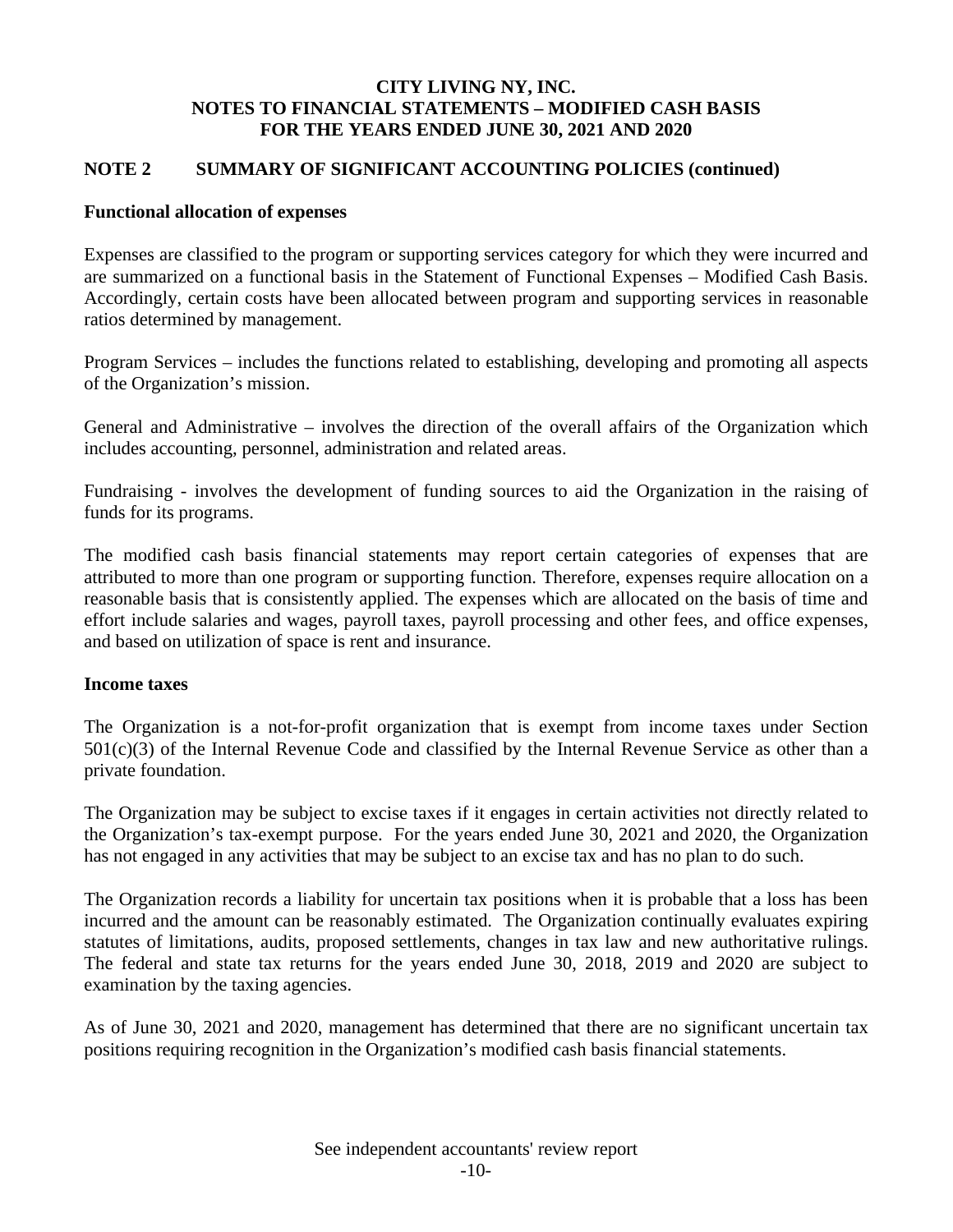### **NOTE 3 CONTRIBUTIONS**

The Organization received contributions totaling \$615,081 and \$253,306 for the years ended June 30, 2021 and 2020, respectively. Of these amounts, four organizations comprise 54% of contributions in fiscal 2021 and two organizations comprised 43% of contributions in fiscal 2020.

### **NOTE 4 DONATED GOODS AND SERVICES**

Donated goods and services amounting to \$5,027 and \$1,107 for the years ended June 30, 2021 and 2020 respectively, is comprised of donated auction items, graphic design services, storage rental fees, household items and administrative salaries.

### **NOTE 5 NET ASSETS WITH DONOR RESTRICTIONS**

Net assets with donor restrictions are recorded as contributions. Amounts restricted include purpose restrictions wherein donors have specified the purpose for which the contributions are to be spent or time restrictions are imposed or implied by the nature of the gift. For the year ended June 30, 2021 the Organization had \$35,000 in contributions restricted for the food insecurity program and \$75,000 in contributions restricted for the salary and fringe benefits of one social worker. The Organization did not have any net assets with donor restrictions for the year ended June 30, 2020.

### **NOTE 6 AVAILABLE RESOURCES AND LIQUIDITY**

The Organization regularly monitors liquidity to meet its operating needs and other commitments. The Organization has access to liquidity in the form of cash.

For purposes of analyzing resources available to meet general expenditures over a twelve-month period, the Organization considers all expenditures related to its activities as well as the conduct of services undertaken to support those activities to be general expenditures.

Financial assets available for general expenditure, without donor or other restrictions limiting its use, within one year of the statement of assets, liabilities, and net assets date, comprise the following:

#### Cash \$ 640,697

## **NOTE 7 CONCENTRATION OF CREDIT RISK**

The Organization maintains its cash with a commercial bank. At times, such amounts may exceed Federal Deposit Insurance Corporation current limits ("FDIC"). No losses have been incurred to date.